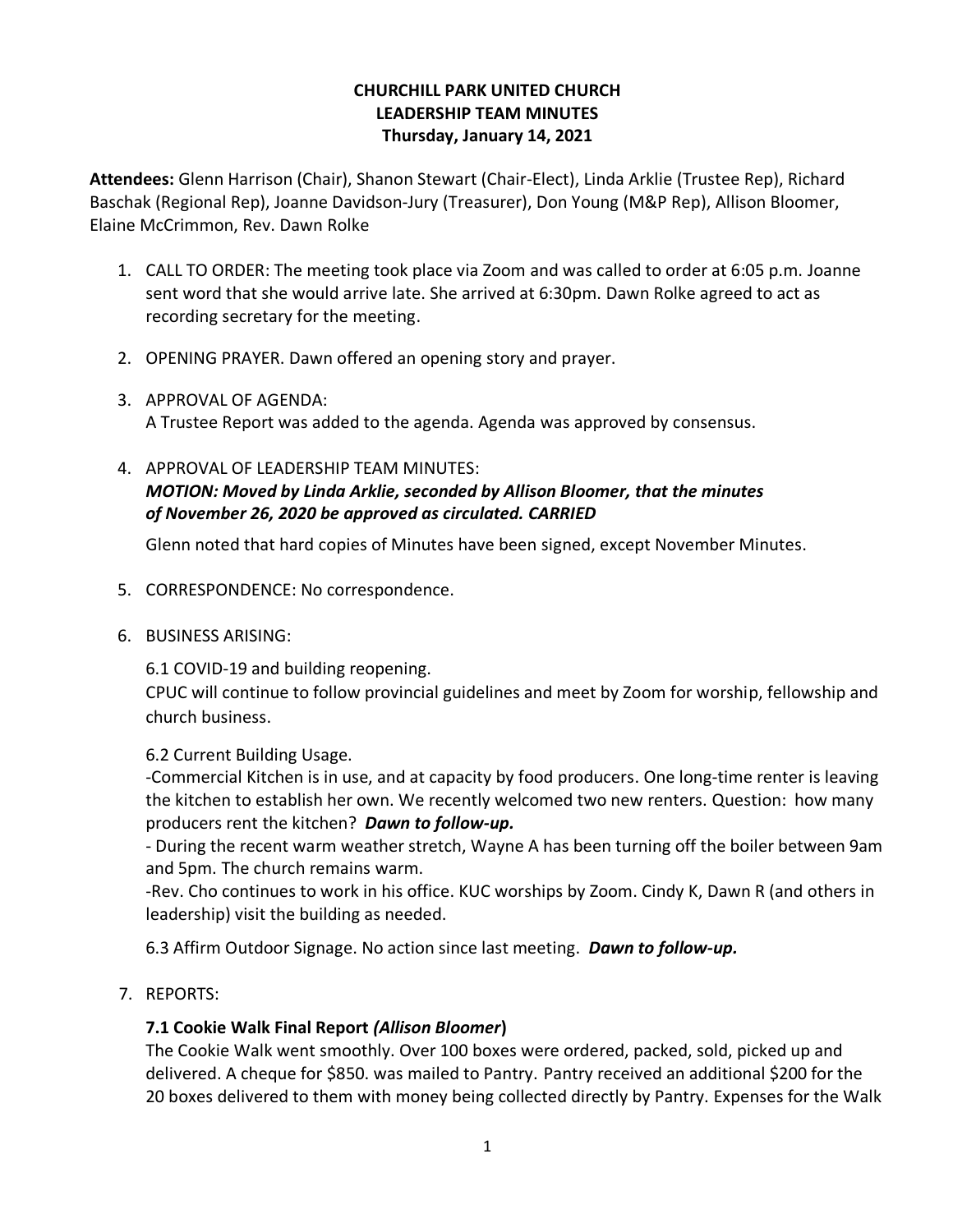were \$50. (boxes) and left-over cookies were delivered to Oak Table. Warm thanks to all who participated. Did Panty receive the cheque? *Dawn to follow-up.*

# **7.2 Messy Church Report** *(Shanon Stewart)*

"Messy Church in a Bag" was delivered to families, with a warm reception. Some families sent pictures back to Shanon. Messy Church music videos were used twice, in worship, in December.

# **7.3 Minister's Report** *(Dawn Rolke)*

#### 7.3.1 Community Programs/Announcements

Dawn receives emails from Community groups with information about health and wellness, parenting and other programs. Agreed that programs or links will be shared through Weekly Announcements when appropriate.

#### 7.3.2 Summer Students 2021

Agreed that we will not seek students for the summer of 2021.

## 7.3.3 Messy Church Resources

Dawn receives resources for Messy Church. Suggested that we increase our connection with MC families and that we increase the 2021 MC budget accordingly. Discussion. *Shanon will discuss with other MC leaders.*

#### 7.3.4. Sanctuary Sound System

The sanctuary sound system hasn't been working properly for several months. Discussion: System was designed by Advance Pro as a "Plug and Play" system; it is new and of good quality. We want to get the system working easily again and be ready to offer Hybrid worship (Zoom and Live) when the pandemic ends. Questions and thoughts: Do we have a simple laminated sheet of instructions on how to use, and re-set, the system? Shall we consult Advance Pro to ensure that: the system is in working order; our software is compatible and adequate for hybrid worship; etc.? *Dawn to seek more information from John McN. Richard to seek information from Rev. Cho.*

## 7.3.5 Bike Rack at 525 Beresford

The bike rack in front of the church was stolen some months ago. We want to provide safe parking when people cycle to CPUC. Options: 1) people could use wheelchair access for the timebeing and lock/park bicycles inside the church; 2) bike cage discussed. Not ideal because of cost and the need for users to have keys for the cage; 3) new bike racks. Agreed that new, sturdier bicycle racks are needed. Question: perhaps some Green Initiative Grants are available? *Richard to investigate options and report back.*

## 7.3.6 Un-used Furniture at CPUC

There is unused furniture, including some liturgical items, in the basement at 525 Beresford. Many of these items are from Rosedale and Riverview United congregations. When Code Red ends, some of us will look through the items and determine next steps. Suggestions: place pictures in Announcements and let people re-purpose them; offer them on the Prairie-to-Pine website. Volunteers: Elaine McC, Allison B, Glenn H, Don Y., Dawn R and Wayne A.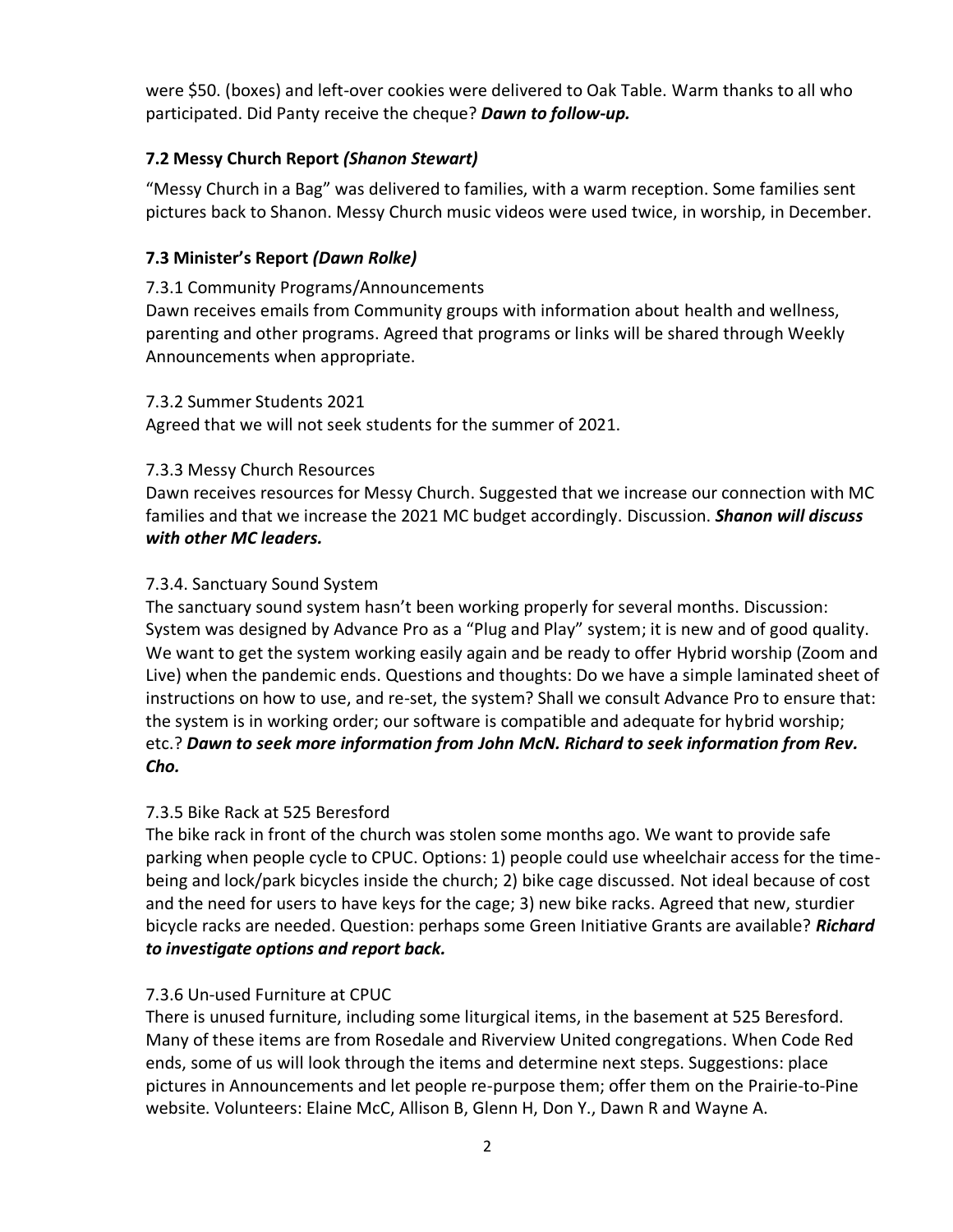#### 7.3.7 Leadership Team Event

Dawn proposed that we have a Leadership Team Event in the coming months, either by Zoom or in person. As leaders, it is good to know what we mean by "leadership." It's also good to know how members (of our team) work, think, and pay attention. Often hurt feelings or misunderstandings arise because of different work styles, not because anyone means to cause offense. There was support for a workshop. We will see if Code Red ends soon and determine the best format for our event.

# **7.4 Treasurer's Report** *(Joanne Davidson-Jury) (See attachment #1)*

Joanne presented financial results for the Operating Budget to December 31, 2020. These results show an approximate 15% decrease in revenue from the amount budgeted, including an approximate \$8,000 dip in rental revenue due to pandemic restrictions on gatherings. The revenue decrease was off-set by a similar decrease in expenses.

A preliminary draft the 2021 budget was presented. This budget is based on the recorded, but as yet unreviewed, results for 2020.

Due to ongoing COVID-19 restrictions and the unknowns surrounding building closure, the projected income for 2021 is \$143,000 (level achieved in 2020 was \$142,386). This number could easily go up or down depending on the pandemic. The church building was open for the first quarter of 2020. We hope to be open for the final quarter of 2021.

Pending confirmation of the results of the Stewardship Campaign and the status of 2021 pledges, 2021 pledge donations have been projected at the same level as 2020. Note: the budgeted amount for pledge donations is based on actual pledges, plus a percentage added for late pledges and additions throughout the year.

Regarding expenses: budgeted amounts for 2021 reflect actual 2020 year-end results except where increases have been confirmed (e.g. 2.2% salary and contract increases, higher denominational assessment). The M&S, Oak Table and KUC's building supplies rebate commitments were maintained at 2020 levels. As a result of these increases, a budget deficit of \$16,559 is projected, which the Planned Gift Fund could cover, pending a congregational discussion and vote. The treasurer suggests we address the projected deficit through some cutbacks and/or identification of additional income.

It was agreed that LT members will provide suggested changes and comments to the LT via email in the coming month, as Joanne prepares a second draft.

Treasurer suggested a review of the amount kept in Petty Cash (currently \$450 to accommodate at \$150 standing advance for Oak Table outreach). Suggestion that the amount be adjusted to \$300.

Treasurer asked whether signing authorities for the Church Visa should be reviewed at a future meeting. The minister used to be the signing authority. Cindy is currently the signing authority.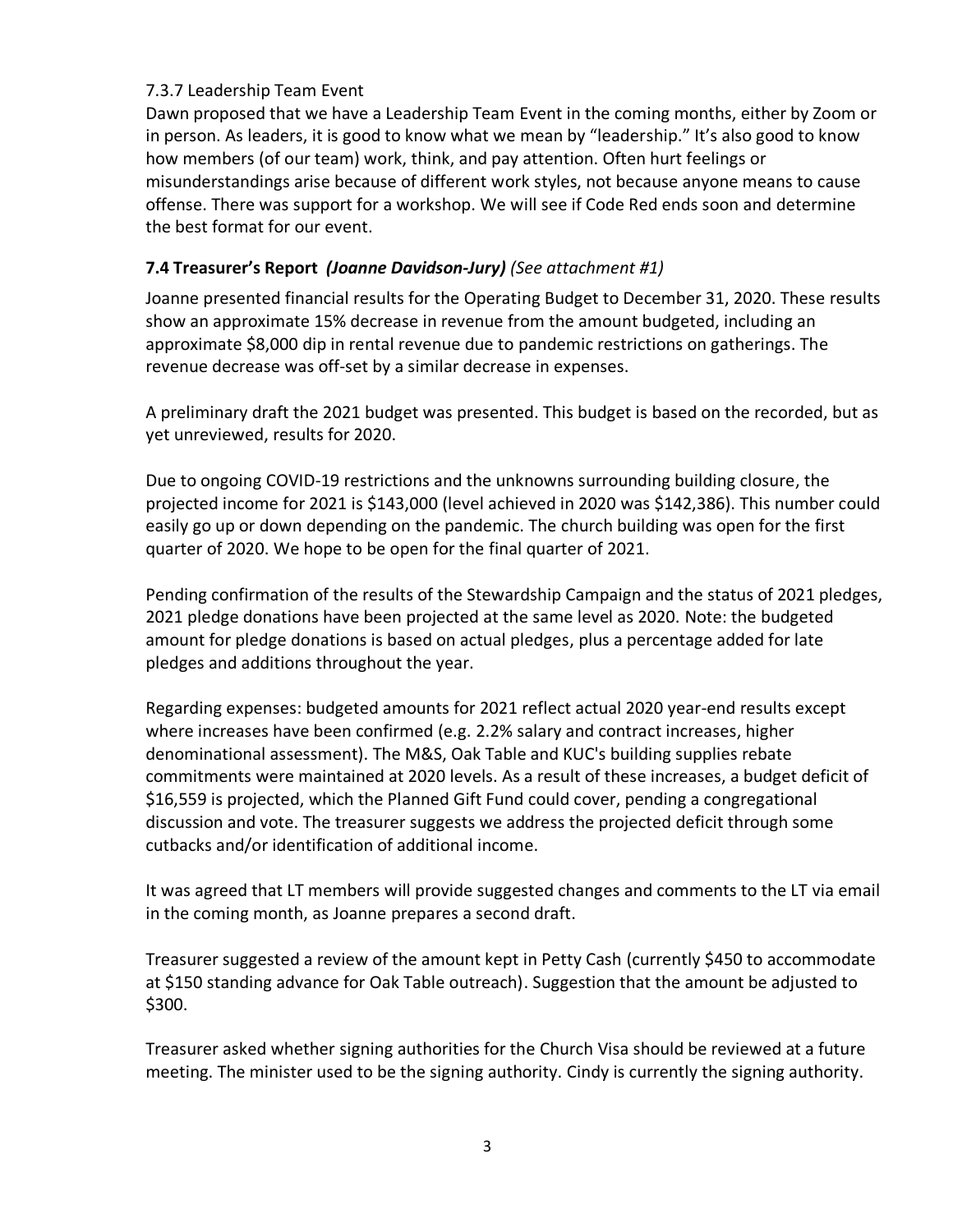# **7.5 Trustee Report** *(Linda Arklie)*

Linda reported on the financial status of the Churchill Park Planned Gift account:

| Bank account                    | \$2,847.77 |
|---------------------------------|------------|
| <b>Mutual Funds investments</b> | 222,625.16 |
| Total                           | 305,472.93 |

| These funds are split three ways: |             |
|-----------------------------------|-------------|
| Endowment                         | \$50,000.00 |
| Project & Initiatives             | 53,348.93   |
| Reserve                           | 202,124.00  |

Korean United continues to make monthly loan payments to CPUC. To date they have reimbursed the Planned Gift Fund \$16,800., half of the \$32,895.38 borrowed for their 50% share of the sanctuary sound system, galvanized pipe replacement and solar projects, combined.

## **7.6 Ministry and Personnel Committee Report** *(Don Young)***:**

1. Staff reviews were completed in December. Interviews with four staff members were positive.

 2. Cindy successfully completed her Sage 50 training to a point where she is self-sufficient. Joanne and Betty Young continue to provide clarifications and guidance. During the November LT meeting, conditional approval was given to offer the job to Cindy after her completion of Sage 50. Additional duties of Bookkeeping were therefore offered to Cindy, and she accepted.

3. Cindy had three Vacation Days remaining at year end. Rather than carry them over, Cindy was paid-out for those days: \$183.48

4. Educational opportunities arise for all staff. M&P welcomes staff requests for Continuing Education funds. Such requests will be considered on a case-by-case basis.

5. Staff pay increases for 2021 are recommended by the National Church to be a minimum of 2.2% Cost of Living Allowance (COLA). M&P recommends the following:

- a. Wayne receives 2.2% COLA
- b. Arlene receives 2.2% COLA
- c. Cindy receives 2.2% COLA (to \$15.63) bumped to \$16.00 per hour
- d. Dawn receives 2.2% COLA

The LT went in-camera (a Break-Out Room). The following motions were made and carried.

# **MOTION #1.** *Moved by Don Young, seconded by Linda Arklie, that in her combined role as Office Administrator and Bookkeeper, the hourly rate for Cindy Kraus be increased to \$16/hour as of January 1. CARRIED.*

**MOTION #2.** *Moved by Don Young, seconded by Linda Arklie, that a 2.2% COL increase be approved for the Contract staff and that Dawn Rolke receive 2.2% COL increase, plus 5% equally 7.2%, beginning with the January 2021 pay period. CARRIED.*

All reports were received with thanks.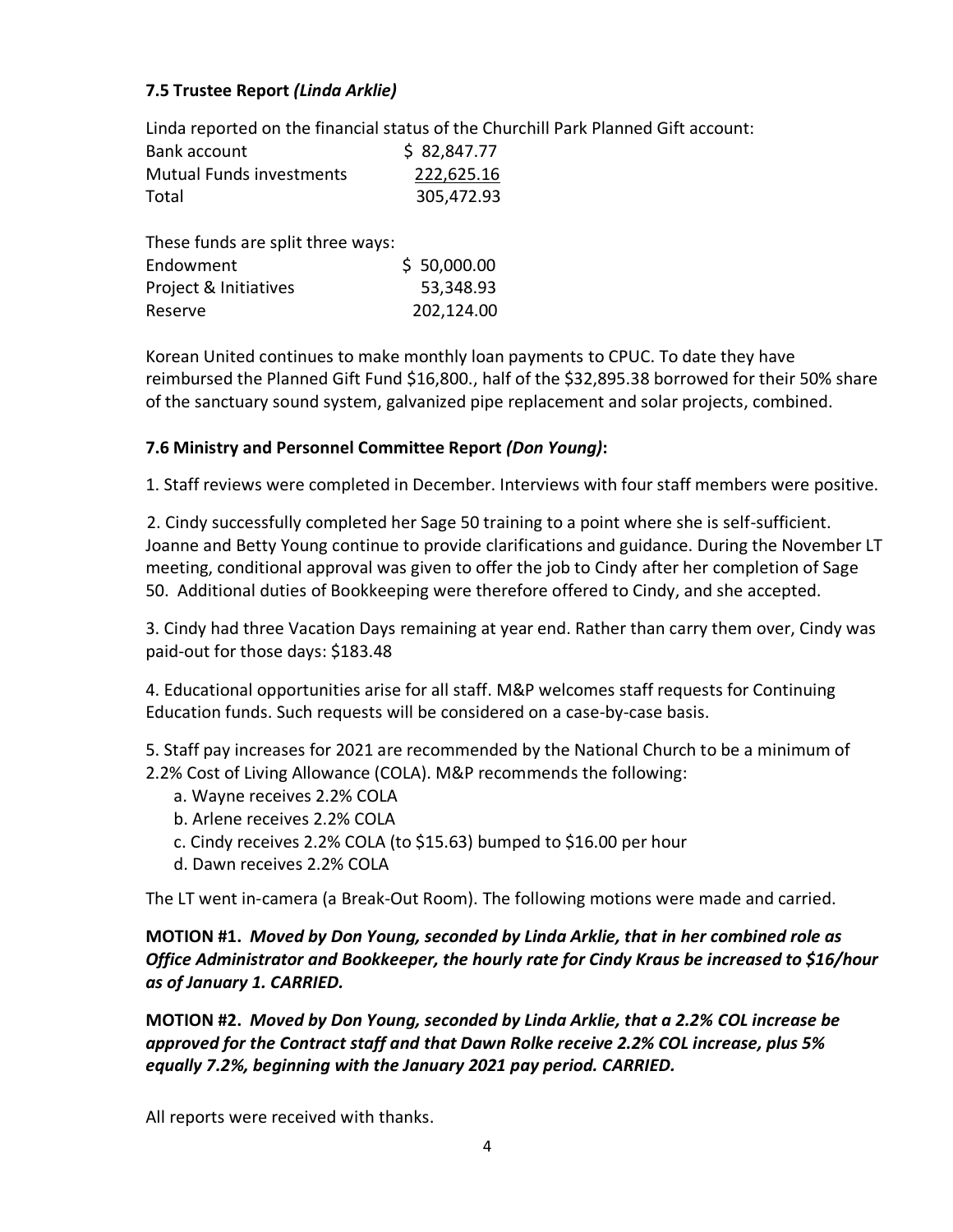#### 8. NEW BUSINESS:

8.1 Annual Meeting Date – Sunday, March 21, 2021

9. NEXT MEETING: Thursday, February 18, 2021 at 6:00 p.m. via Zoom

\_\_\_\_\_\_\_\_\_\_\_\_\_\_\_\_\_\_\_\_\_\_\_\_\_\_\_\_ \_\_\_\_\_\_\_\_\_\_\_\_\_\_\_\_\_\_\_\_\_\_\_\_\_\_\_\_\_\_\_\_\_

10. ADJOURNMENT: The meeting adjourned at 8:35 p.m.

Glenn Harrison (Chair) Dawn Rolke (Acting Secretary)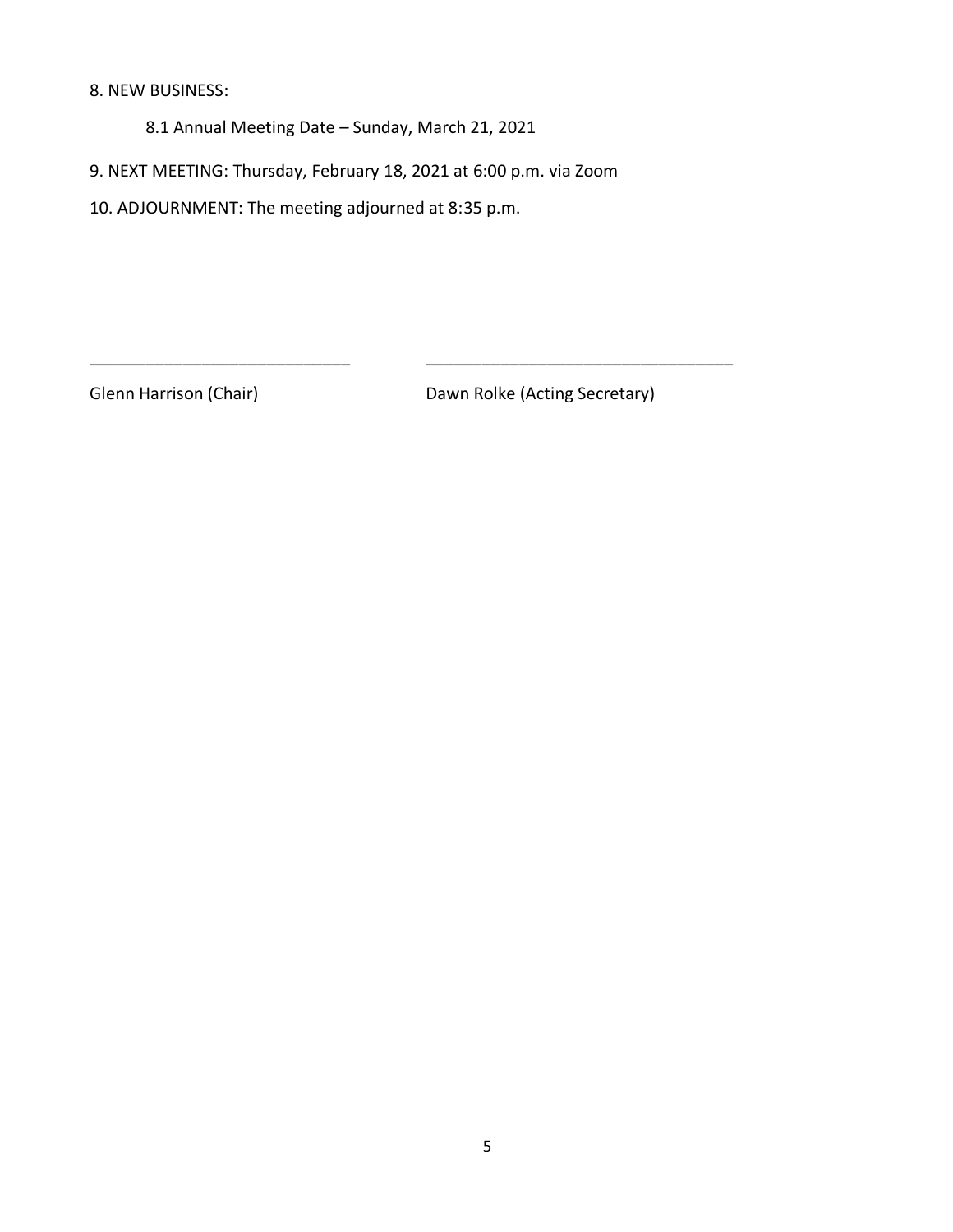|                                                                                                                 | 2021          | 2020                               | 2020          | 2019                     |
|-----------------------------------------------------------------------------------------------------------------|---------------|------------------------------------|---------------|--------------------------|
|                                                                                                                 | <b>BUDGET</b> | <b>Results to</b><br><b>Dec-31</b> | <b>Budget</b> | <b>Results to Dec-31</b> |
| <b>REVENUE</b>                                                                                                  |               |                                    |               |                          |
| General - Pledge Donations                                                                                      | 70000         | \$69,325.82                        | 75000         | \$80,399.96              |
| <b>General -Other Receipted Donations</b>                                                                       | 17500         | \$17,249.22                        | 15000         | \$16,815.20              |
| General - Canada Helps (Pre-receipted)                                                                          | 1500          | \$1,130.94                         | 0             | \$0.00                   |
| General- Anonymous Donations<br>Directed Donations (Initial, In-kind,<br>M&S, Oak Table, Memory Garden,         | 500           | \$491.28                           | 2000          | \$1,763.65               |
| Appeals)                                                                                                        | 500           | \$615.00                           | 2000          | \$1,778.34               |
| Rental Income                                                                                                   | 50000         | \$48,954.28                        | 57000         | \$58,796.21              |
| Operating Grants (e.g. summer jobs),<br>Benefits (RCP) & Subsidies (TWSP)<br>Other (weddings/funerals, pastoral | 0             | \$1,642.97                         | 8000          | \$30,541.22              |
| events, fees, charity giving programs)                                                                          | 1500          | \$1,506.87                         | 3000          | \$2,717.50               |
| Fundraising (for general operations)                                                                            | 1500          | \$1,470.00                         | 4000          | \$4,260.85               |
| <b>Total Operating Revenue</b>                                                                                  | \$143,000     | \$142,386.38                       | \$166,000     | \$197,072.93             |
| <b>EXPENSES</b>                                                                                                 |               |                                    |               |                          |
| Bank, PAR & credit card fees<br>(internet+phones moved to building                                              |               |                                    |               |                          |
| 2016)<br>Office Computer, Copier/Printer &                                                                      | 600           | \$580.21                           | 500           | \$541.02                 |
| Other Equipment (supplies & repairs)<br>Office Services, Furnishings & Supplies                                 | 900           | \$690.56                           | 1500          | \$1,350.33               |
| (e.g. paper, postage)<br>Minister- Comprehensive Salary                                                         | 1000          | \$978.88                           | 1500          | \$3,057.93               |
| (2021=2.2% increase)<br>Minister- Travel (\$.42/km) & Cell                                                      | 63614         | \$49,515.90                        | 50000         | \$77,594.61              |
| $(\$75/month)$                                                                                                  | 1000          | \$908.94                           | 2000          | \$1,130.40               |
| Minister- Continuing Education<br>Office Administrator (16 hrs/wk) &<br>(2021) Bookkeeper (4 hrs/wk) (new       | 1500          | \$119.98                           | 1500          | \$0.00                   |
| rate: \$16/hr)<br>Staff Benefits (EI, CPP, UCC Pension,                                                         | 16640         | \$13,637.04                        | 12722         | \$12,533.16              |
| Group Insurance) & Payroll Fees<br>Summer Staff (subject to grant                                               | 15000         | \$14,538.09                        | 15000         | \$17,984.74              |
| approval) & Relief Workers<br>Music Services Contract (2021=2.2%                                                | 0             | \$173.07                           | 8000          | \$11,862.06              |
| <i>increase</i> )                                                                                               | 11085         | \$10,847.04                        | 10847         | \$10,644.00              |
| <b>Bookkeeping Services Contract</b>                                                                            | 0             | \$2,989.00                         | 3586          | \$3,187.00               |
| <b>Year-End Review Services</b>                                                                                 | 4200          | \$0.00                             | 3500          | \$3,500.00               |
| Summer Projects (eg day camp, BBQs)                                                                             | 0             | \$0.00                             | 500           | \$547.25                 |
| Cuba Partnership                                                                                                | 0             | \$0.00                             | 500           | \$2,756.43               |
| Education (youth initiatives like Messy                                                                         |               |                                    |               |                          |
| Church, & adult faith development)<br>Outreach & Pastoral Care (including                                       | 200           | \$181.35                           | 750           | \$367.69                 |
| Oak Table outreach)<br>Communications (publications,                                                            | 200           | \$222.09                           | 1500          | \$1,725.18               |
| advertising, website costs)                                                                                     | 1000          | \$946.70                           | 750           | \$1,063.23               |
| Membership & Fellowship<br>M&P, Leadership Team & Trustee                                                       | 300           | \$290.00                           | 1200          | \$987.74                 |
| <b>Expenses</b>                                                                                                 | 300           | \$228.45                           | 900           | \$825.40                 |
| <b>Worship Supplies</b><br>Guest Honorariums (Worship & Music                                                   | 500           | \$544.78                           | 800           | \$629.08                 |
| Ministry)<br><b>UCC Denominational Assessment</b>                                                               | 1000          | \$2,275.00                         | 3500          | \$3,593.00               |
| (replaced Presbytery Assessment)                                                                                | 8407          | \$7,011.00                         | 7011          | \$6,235.00               |
| <b>Affirm United</b>                                                                                            | 100           | \$100.00                           | 100           | \$174.00                 |